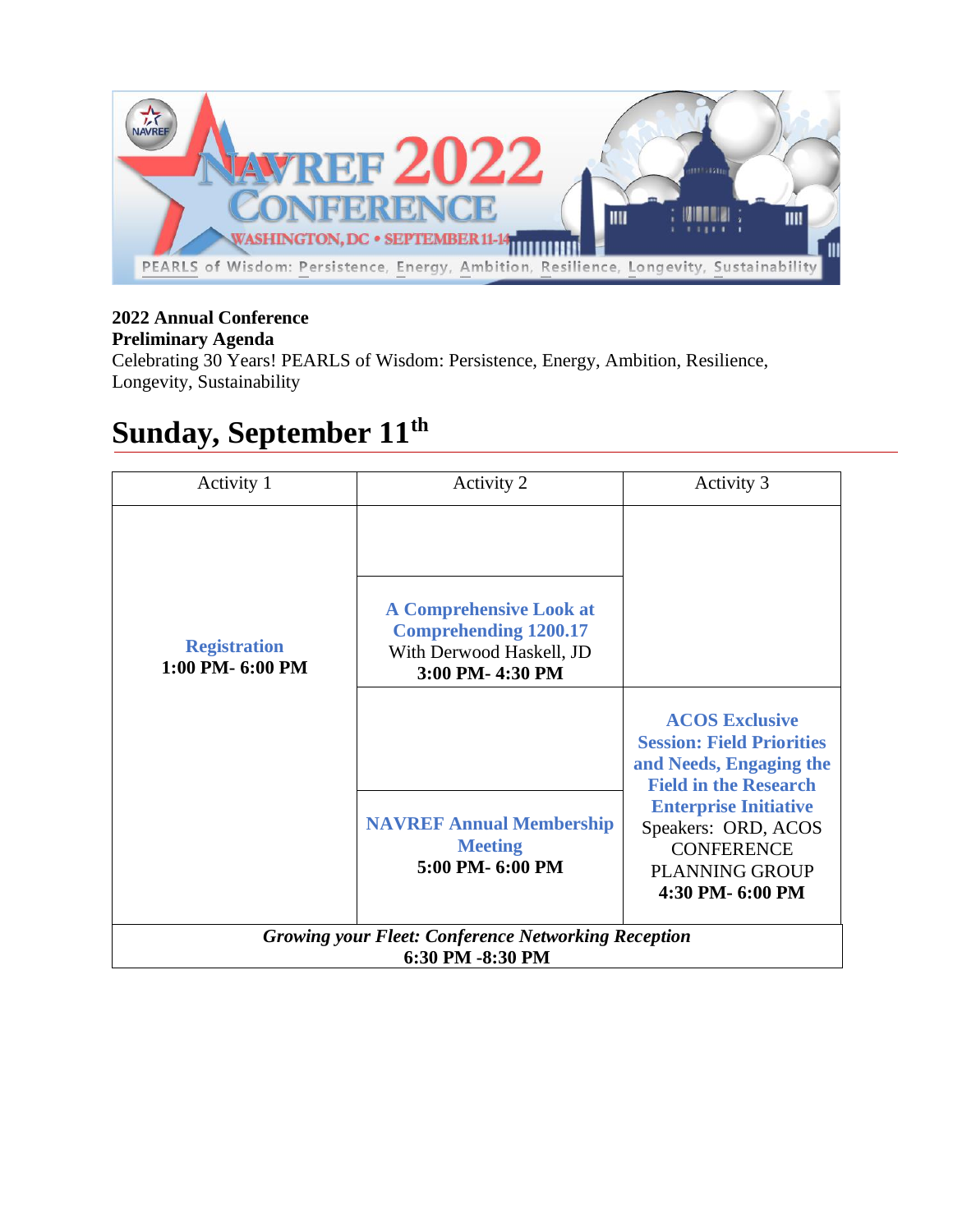## **Monday, September 12th**

| <b>Breakfast</b>              |                                             |                                                                       |
|-------------------------------|---------------------------------------------|-----------------------------------------------------------------------|
| 7:00 AM-8:30 AM               | <b>Vendor Demo 1</b>                        | <b>Vendor demo 2</b>                                                  |
|                               | 7:45 AM-8:00 AM                             | 7:45 AM-8:00 AM                                                       |
|                               | <b>Vendor Demo 3</b>                        |                                                                       |
|                               | 8:05 AM-8:20 PM                             |                                                                       |
|                               | <b>Official Welcome and National Anthem</b> |                                                                       |
| 8:30 AM- 9:00 AM              |                                             |                                                                       |
|                               | <b>Keynote Speaker</b>                      |                                                                       |
|                               | 9:00 AM-10: AM                              |                                                                       |
|                               | <b>Break</b>                                |                                                                       |
|                               | 10:00 AM-10:30 AM                           |                                                                       |
|                               | Session 1: 10:30 AM- 11:45 AM               |                                                                       |
| <b>Shucking Indirect Cost</b> | <b>Pearls of DE&amp;I Pt.1- Terms,</b>      | <b>Research Enterprise-Part 1:</b>                                    |
| <b>Rates</b>                  | what it means in your                       | <b>Strategies, Priorities, and Field</b>                              |
|                               | workplace, how to apply it                  | <b>Input for the Organizational</b>                                   |
| Speakers:                     |                                             | <b>Alignment Initiative</b>                                           |
| Bob Forrester, Beth Snyder    | SRAI speaker                                |                                                                       |
| (ONR), Steve Zuraf (HHS)      |                                             | <b>Speakers: Grant Huang (Deputy</b><br>CRADO), Bill Wolf (Hines VA), |
|                               |                                             |                                                                       |
|                               |                                             | Laura Peterson (Houston VA)                                           |
| Lunch<br>12:00 PM-1:15 PM     |                                             |                                                                       |
|                               | Session 2: 1:30 PM-2:30 PM                  |                                                                       |
| <b>Grants Management Pre-</b> | <b>Human Resources -</b>                    | <b>Research Enterprise-Part 2:</b>                                    |
| <b>Award</b>                  | <b>Acquisition and Retention</b>            | <b>Sustainability through</b>                                         |
|                               | Speaker(s): Brendan Wright                  | <b>Centralized Operations (HR,</b>                                    |
| Speaker(s): Rebecca Walker    |                                             | Contracts, Mentorship &                                               |
| & Maggie McCarthy             |                                             | Leadership Development).                                              |
|                               |                                             |                                                                       |
|                               |                                             | Speaker(s): Tony Laracuente                                           |
|                               |                                             | (ORD Director, Field Operations),                                     |
|                               |                                             | Melissa Middleton, Carrie May                                         |
|                               |                                             | (Leadership Development                                               |
|                               |                                             | Initiative)                                                           |
| <b>Break</b>                  |                                             |                                                                       |
| 2:30 PM-3:00 PM               |                                             |                                                                       |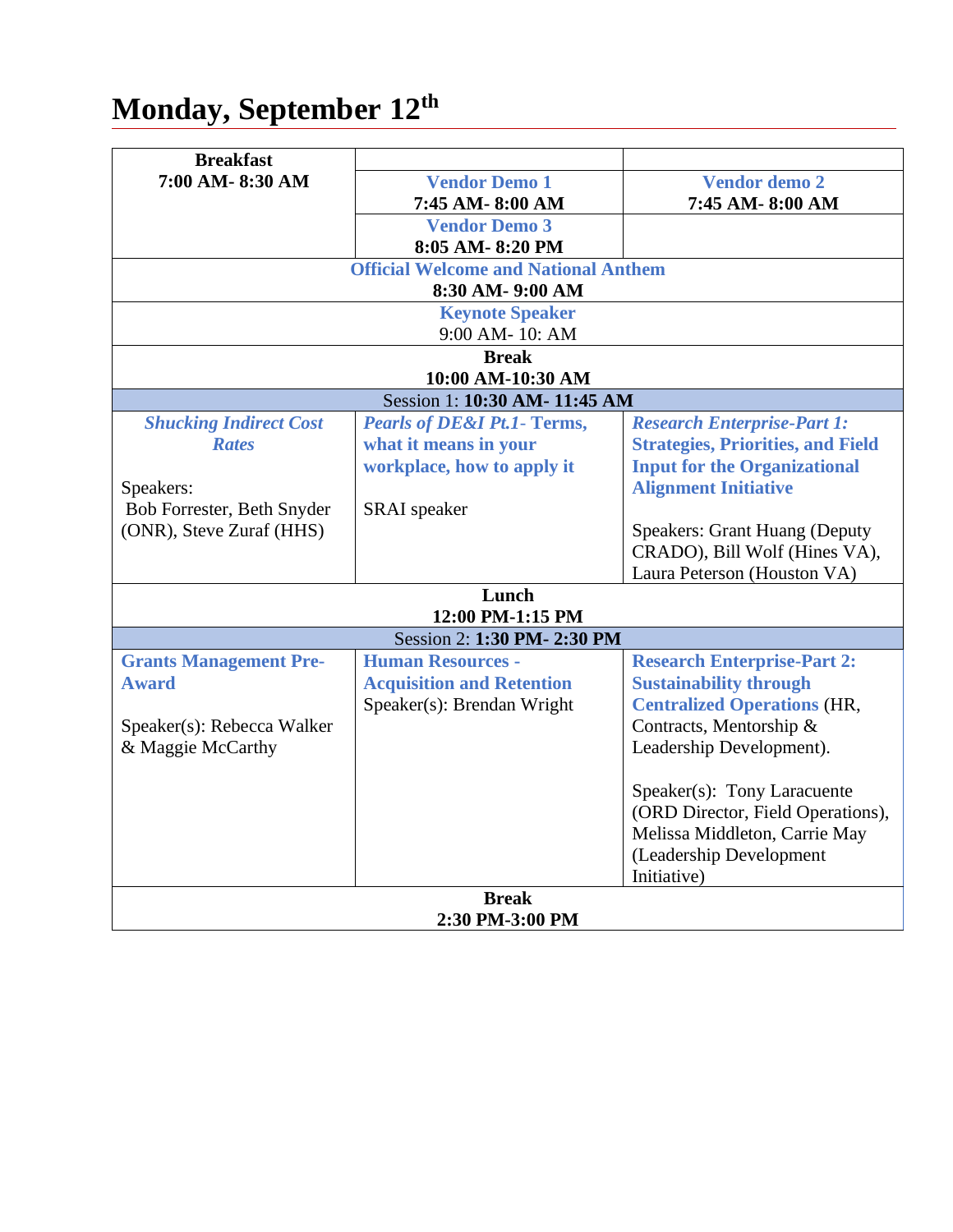| Session 3: 3:00 PM- 4:00 PM                    |                                 |                                        |
|------------------------------------------------|---------------------------------|----------------------------------------|
| <b>Grants Management Post-</b>                 | <b>Pearl of Education</b>       | <b>Engaging Support of Medical</b>     |
| <b>Award</b>                                   |                                 | <b>Center Leadership &amp; VISN</b>    |
|                                                | Speakers: Katrina, Kevin and    |                                        |
| Speakers: Rebecca Walker &                     | <b>ACOS-E Darcy or James</b>    |                                        |
| Maggie McCarthy                                | McCallum                        |                                        |
| Session 4: 4:15 PM- 5:15 PM                    |                                 |                                        |
| <b>Pearl of Advocacy-</b>                      | <b>Pearl of Fundraising</b>     | <b>Joint Catches: Establishing</b>     |
| <b>Preparing to Take the Hill</b>              |                                 | <b>Partnerships with Clinical Care</b> |
|                                                | Speakers: Kevin Hull and others | for Research                           |
|                                                |                                 |                                        |
| <b>7th ANNUAL AWARDS DINNER</b>                |                                 |                                        |
|                                                |                                 |                                        |
| Speaker: Rosie Torres (BurnPits 360 TENTATIVE) |                                 |                                        |
| 6:30 PM-8:30 PM                                |                                 |                                        |
|                                                |                                 |                                        |

# **Tuesday, September 13th**

| <b>Breakfast</b>                |                                                      |                                      |
|---------------------------------|------------------------------------------------------|--------------------------------------|
| 7:00 AM-8:30 AM                 | Vendor demo 4                                        | Vendor demo 5                        |
|                                 | 7:45 AM-8:00 AM                                      | 7:45 AM-8:00 AM                      |
|                                 | Vendor demo 6                                        | Vendor demo 7                        |
|                                 | 8:05 AM-8:20 PM                                      | 8:05 AM-8:20 PM                      |
|                                 | <b>Remarks by Dr. Carolyn Clancy</b>                 |                                      |
|                                 | 8:30 AM-8:45 AM                                      |                                      |
|                                 | The ORD Enterprise Presentation by Dr. Rachel Ramoni |                                      |
|                                 | 8:45 AM- 9:15 AM                                     |                                      |
|                                 | VACO ELECTRONIC HEALTH RECORD MANAGEMENT PANEL       |                                      |
|                                 | 9:15 AM- 10:30 PM                                    |                                      |
|                                 | <b>Break</b>                                         |                                      |
|                                 | 10:30 AM- 11:00 AM                                   |                                      |
| Session 1: 11:00 AM- 12:00 PM   |                                                      |                                      |
| <b>Clinical Research Unit 1</b> | <b>Board Meeting Process,</b>                        | <b>Ambition to Grow Programs</b>     |
|                                 | <b>Agendas and KPIs</b>                              | through Collaborative Research:      |
| Speakers: Loni, Jeff, and Dr.   |                                                      | Local (NPC, VA Affiliate) and        |
| Sonel                           |                                                      | <b>Extended Partnerships (Multi-</b> |
|                                 |                                                      | VA, Multi-NPC)                       |
|                                 |                                                      |                                      |
|                                 |                                                      | Speakers: Mark Yorek (ACOS           |
|                                 |                                                      | IOWA City), Katrina Washburn         |
|                                 |                                                      | (ED, South Florida), Krissa          |
|                                 |                                                      | Caroff (Partnered Research           |
|                                 |                                                      | Program), Gery Schulteis, ACOS       |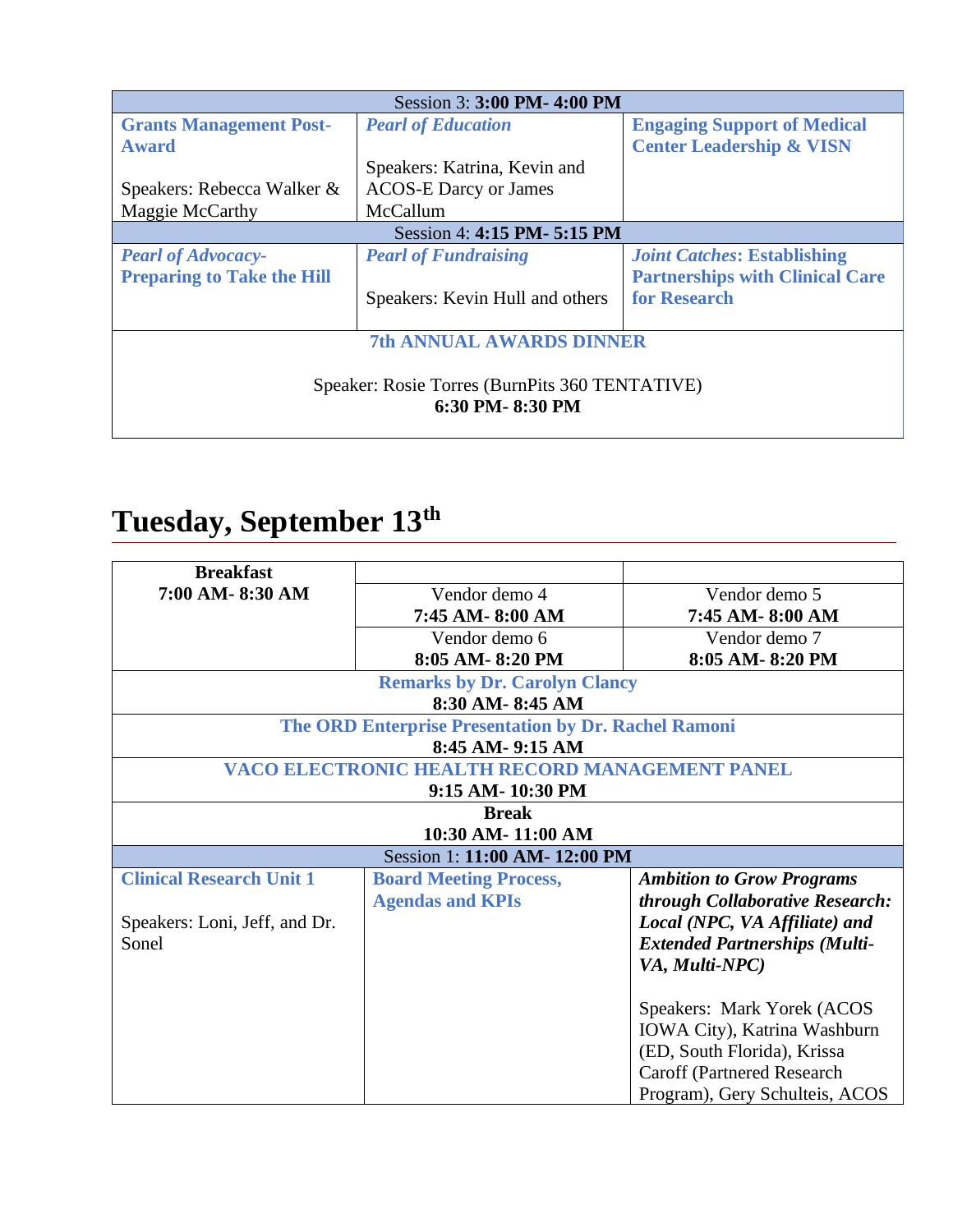|                                    |                                   | San Diego, Vice-Chair GAO          |  |
|------------------------------------|-----------------------------------|------------------------------------|--|
|                                    |                                   | <b>Report Subcommittee)</b>        |  |
| Lunch                              |                                   |                                    |  |
| 12:00 PM-1:15 PM                   |                                   |                                    |  |
| Session 2: 1:30 PM- 2:30 PM        |                                   |                                    |  |
| <b>Clinical Research Unit 2</b>    | <b>Multi-Site NPCs</b>            | <b>Transition to VAIRRS-</b>       |  |
|                                    |                                   | <b>Successful Practices,</b>       |  |
| Speakers: Loni, Jeff, and Dr.      | Speakers: Danielle and Cindy      | <b>Persistence in Developing</b>   |  |
| Sonel                              |                                   | <b>Solutions to Challenges</b>     |  |
| Moderator: TBD                     |                                   |                                    |  |
| <b>Break</b>                       |                                   |                                    |  |
| 2:30 PM - 3:00 PM                  |                                   |                                    |  |
| Session 3: 3:00 PM- 4:00 PM        |                                   |                                    |  |
| Clinical trials session e.g.,      | <b>Financial Fraud Protecting</b> | <b>Ensuring Longevity of</b>       |  |
| budgeting, negotiating, etc.       | your NPC                          | <b>Research Programs through</b>   |  |
|                                    |                                   | <b>Effective Administration of</b> |  |
| Speaker: Kelly Willenberg          | Speaker: Bennie Lewis of          | <b>Research VERA and Research</b>  |  |
|                                    | <b>Assurance Dimensions</b>       | <b>Protected Time</b>              |  |
|                                    | (Tentative)                       |                                    |  |
|                                    |                                   | Speaker: Gery Schulteis (ACOS      |  |
|                                    |                                   | San Diego)                         |  |
|                                    |                                   |                                    |  |
|                                    | Session 4: 4:15 PM to 5:15 PM     |                                    |  |
| <b>Pearl of Strategic Planning</b> | <b>Pearl Authentication:</b>      | <b>Pearls of DEI Pt. 2: Health</b> |  |
|                                    | <b>Navigating the NPPO Audit</b>  | <b>Disparities Research</b>        |  |
| Speaker: Michele Packard-          |                                   |                                    |  |
| Milam                              | Speakers: Jeteseya Dennis and     | <b>Speakers: Ernest Moy (Exec</b>  |  |
|                                    | Derwood Haskell                   | Director VHA Office for Health     |  |
|                                    |                                   | Equity), Louis Dellitalia (ACOS    |  |
|                                    |                                   | Birmingham), Mark Roltsch          |  |
|                                    |                                   | (Program Officer, ORD)             |  |